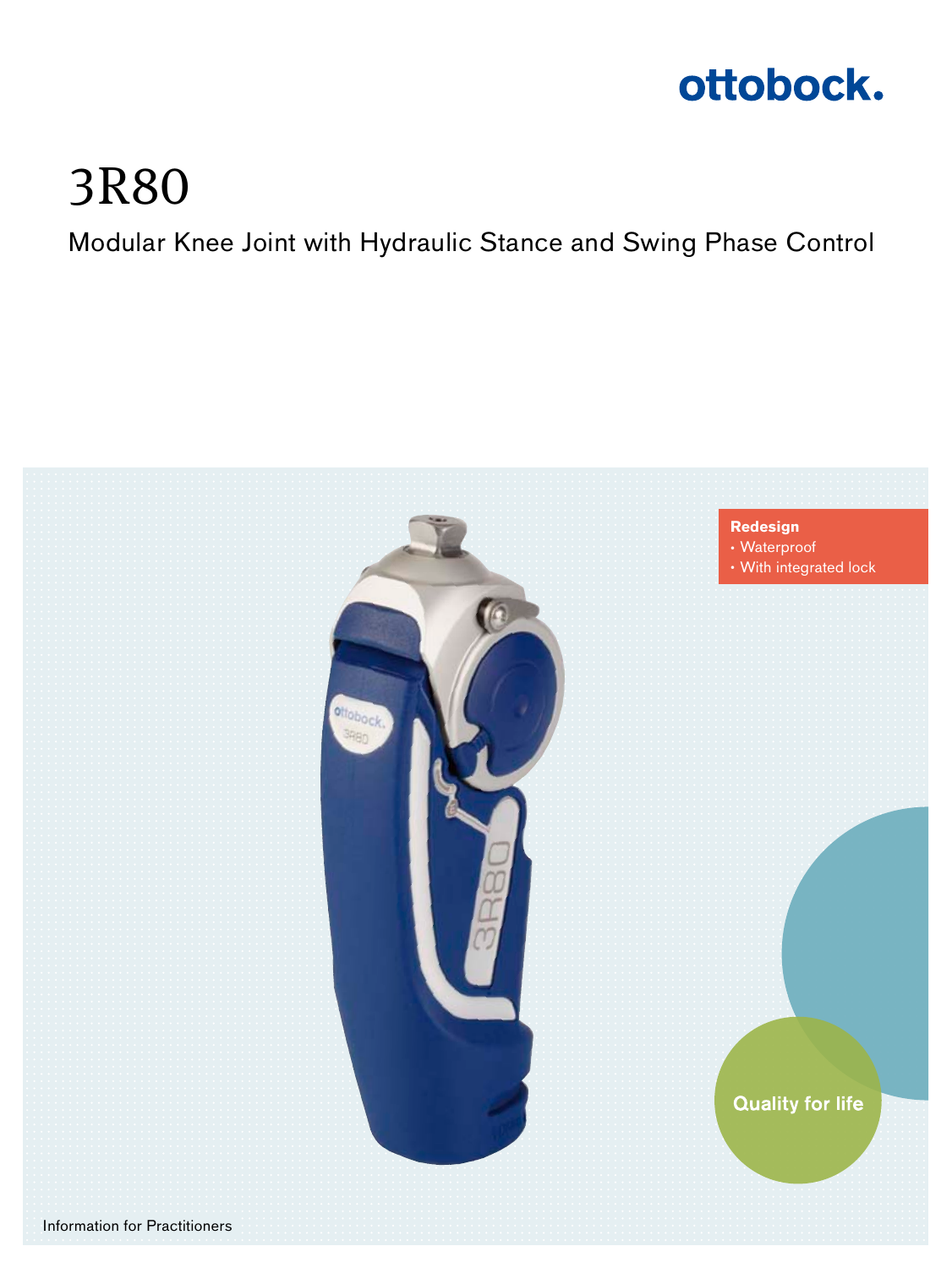

### The 3R80. A confident step.

Amputees must be able to rely on their prosthesis, especially in the stance phase. The rotation hydraulics of the 3R80 respond to ground reaction forces in the stance phase at every step. They build up hydraulic resistance which prevents involuntary flexion of the joint. The 3R80 principle is particularly advantageous on uneven surfaces, slopes and when walking down stairs step-over-step. It creates a high level of stance phase control and therefore boosts the confidence of the prosthesis wearer – an important factor.

The level of flexion resistance in the stance phase can be easily adapted to the requirements of the user, and enables variable knee flexion under load up to 4° while bouncing, and more than 4° while yielding.

On a relaxed stroll or a brisk walk : the 3R80 harmoniously controls low, medium and also fast walking speeds . The 3R80 easily adapts to changes in walking speed while assisting natural movement patterns.

The 3R80 is suitable for the following amputation levels: transfemoral amputation and knee disarticulation. To guarantee a functional connection of components, combinations with the following prosthetic feet are recommended: 1C40 C-Walk, 1E56 Axtion, prosthetic feet within the Triton product family, particularly the water-resistant product versions 1C63 Triton Low Profile and 1C64 Triton Heavy Duty. When using the 3R80 as part of a waterproof prosthesis combining it with the Ottobock Aqualine components is permissible.

The 3R80 is recommended for amputees with **Mobility Grade 3 and 4** (unrestricted outdoor walkers and unrestricted outdoor walkers with particularly high demands). The robust construction also meets the requirements of highly active users and is approved for a body weight of up to **150 kg**.

#### **Adjustment made easy**

- **1** The 3R80 offers you four setting options for stance phase and swing phase control. Flexion and extension resistance can be adjusted easily and independently.
- **2** Optimal adjustment values for stance phase damping and response behaviour are achieved by gradually turning the adjustment rings.
- **3** A quick reference guide included in the scope of delivery clearly illustrates the adjustment process.





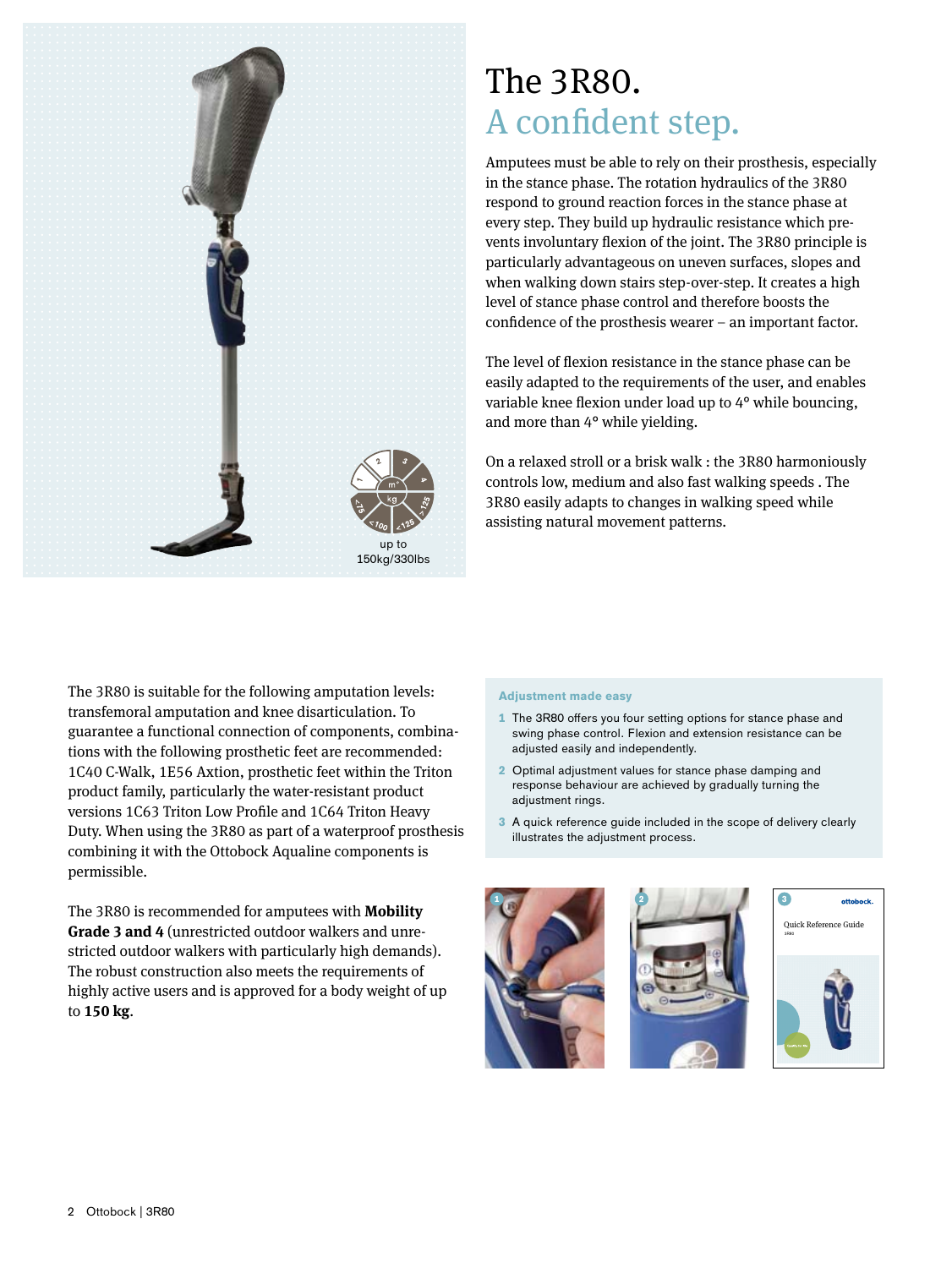## New functions



3R80 unlocked 3R80 locked



#### **Manual lock Screw-top connection**





#### **Waterproof**

Activities in wet areas present a special challenge for amputees. For example, the user must adapt to specific conditions adjusting their walking speeds accordingly. When around water the user depends on increased safety in the stance phase which is offered by the prosthesis. The manual lock integrated in the new 3R80 (Fig. 4./5.) takes this requirement into account.

### **Benefits**

#### **For clinical specialists...**

- Robust, durable construction with high-performance rotary hydraulics for active users
- High weight limit of 150 kg. A new screw connection version enables long residual limb prosthetic fittings, expanding the user group
- Individual setting options for the user clearly explained within the included quick reference guide
- Additional, easy to install extension assist spring, adjustment tool and corrosion-resistant tube adapter included in the scope of delivery

#### **... and for the user**

- Hydraulic swing phase control supports a broad range of varying walking speeds
- Hydraulic stance phase control supports unlimited knee flexion under load – important for walking down slopes and down stairs step-over-step
- Support for sitting down due to high stance phase flexion resistance, providing relief for the sound side
- High maximum flexion angle of 150° allows extensive freedom of movement, for example when getting into a car
- Waterproof construction for use in wet areas, e.g. in the shower or at the pool
- Manual lock for improved safety in wet areas and comfortable extended standing

### **Technical data**

| <b>Proximal connections</b> | <b>Pyramid Adapter, Threaded Connector</b> |        |
|-----------------------------|--------------------------------------------|--------|
| <b>Distal connection</b>    | Tube clamp $\varnothing$ 34 mm             |        |
| Weiaht                      | 3R80<br>3R80=ST 1255 g                     | 1240 g |
| <b>System height</b>        | 3R80<br>3R80=ST 179 mm                     | 163 mm |

| Max. permissible body<br>weight      | 150 kg                       |  |
|--------------------------------------|------------------------------|--|
| <b>Maximum knee flexion</b><br>angle | $150^\circ$                  |  |
| <b>Construction</b>                  | robust lightweight aluminium |  |
| Waterproof                           | e.g. in fresh and salt water |  |